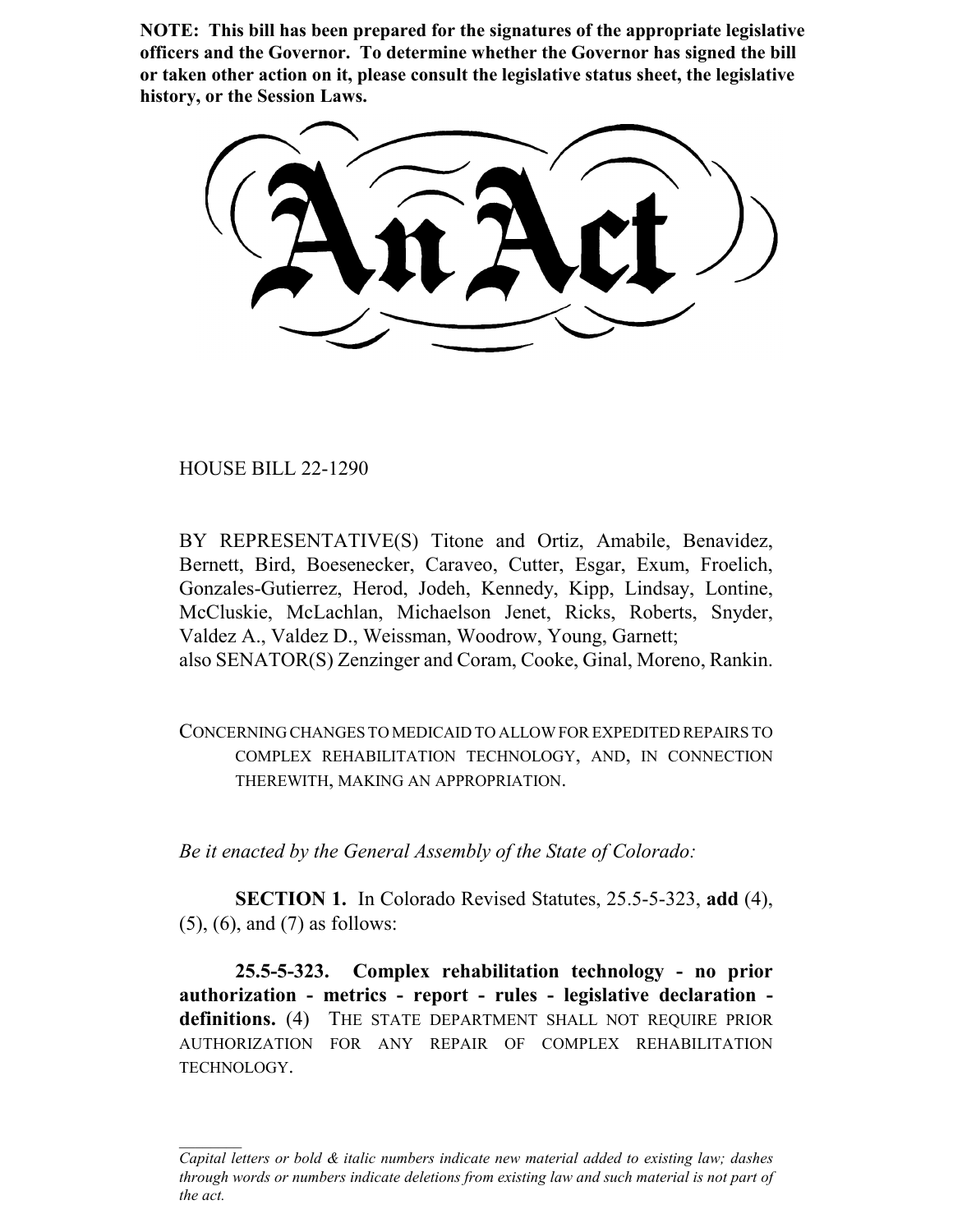(5) (a) NO LATER THAN OCTOBER 1, 2023, THE STATE BOARD SHALL PROMULGATE RULES ESTABLISHING REPAIR METRICS FOR ALL COMPLEX REHABILITATION TECHNOLOGY SUPPLIERS AND COMPLEX REHABILITATION TECHNOLOGY PROFESSIONALS.AT A MINIMUM, THE METRICS MUST INCLUDE REQUIREMENTS FOR REPAIRING COMPLEX REHABILITATION TECHNOLOGY IN A TIMELY MANNER AND THE EXPECTED QUALITY OF EACH REPAIR. PRIOR TO PROMULGATING RULES PURSUANT TO THIS SUBSECTION  $(5)(a)$ , THE STATE DEPARTMENT SHALL ENGAGE IN A STAKEHOLDER PROCESS, WHICH PROCESS MUST INCLUDE QUALIFIED COMPLEX REHABILITATION TECHNOLOGY PROFESSIONALS, QUALIFIED COMPLEX REHABILITATION TECHNOLOGY SUPPLIERS, AND COMPLEX REHABILITATION TECHNOLOGY CLIENTS.

(b) BEGINNING JANUARY 2024, AND EACH JANUARY THEREAFTER, THE STATE DEPARTMENT SHALL REPORT ON THE METRICS DEVELOPED PURSUANT TO SUBSECTION  $(5)(a)$  OF THIS SECTION AND COMPLIANCE WITH THE METRICS AS PART OF ITS "STATE MEASUREMENT FOR ACCOUNTABLE, RESPONSIVE, AND TRANSPARENT (SMART) GOVERNMENT ACT" HEARING REQUIRED BY SECTION 2-7-203.

(6) THREE YEARS AFTER THE DATE THE REPAIR METRIC RULES ARE ESTABLISHED PURSUANT TO SUBSECTION  $(5)(a)$  OF THIS SECTION, THE STATE DEPARTMENT MAY ENGAGE IN A STAKEHOLDER PROCESS TO DETERMINE THE NEED FOR ADDITIONAL ACCOUNTABILITY OF A QUALIFIED COMPLEX REHABILITATION TECHNOLOGY SUPPLIER THROUGH FINANCIAL PENALTIES, AUDITS, OR SIMILAR TOOLS, FOR VIOLATIONS OF THE REPAIR METRICS RULES. IF SUCH A STAKEHOLDER PROCESS IS CONVENED, THE PROCESS MUST INCLUDE QUALIFIED COMPLEX REHABILITATION TECHNOLOGY PROFESSIONALS, QUALIFIED COMPLEX REHABILITATION TECHNOLOGY SUPPLIERS, COMPLEX REHABILITATION CLIENTS, AND AN ADVOCACY GROUP FOR PERSONS WITH DISABILITIES.

(7) BEGINNING DECEMBER 1, 2024, THE STATE DEPARTMENT SHALL REIMBURSE LABOR COSTS FOR REPAIRS OF COMPLEX REHABILITATION TECHNOLOGY AT A RATE THAT IS TWENTY-FIVE PERCENT HIGHER FOR CLIENTS RESIDING IN RURAL AREAS THAN THE RATE FOR CLIENTS RESIDING IN URBAN AREAS.

**SECTION 2. Appropriation.** (1) For the 2022-23 state fiscal year, \$112,668 is appropriated to the department of health care policy and financing. This appropriation is from the general fund. To implement this

## PAGE 2-HOUSE BILL 22-1290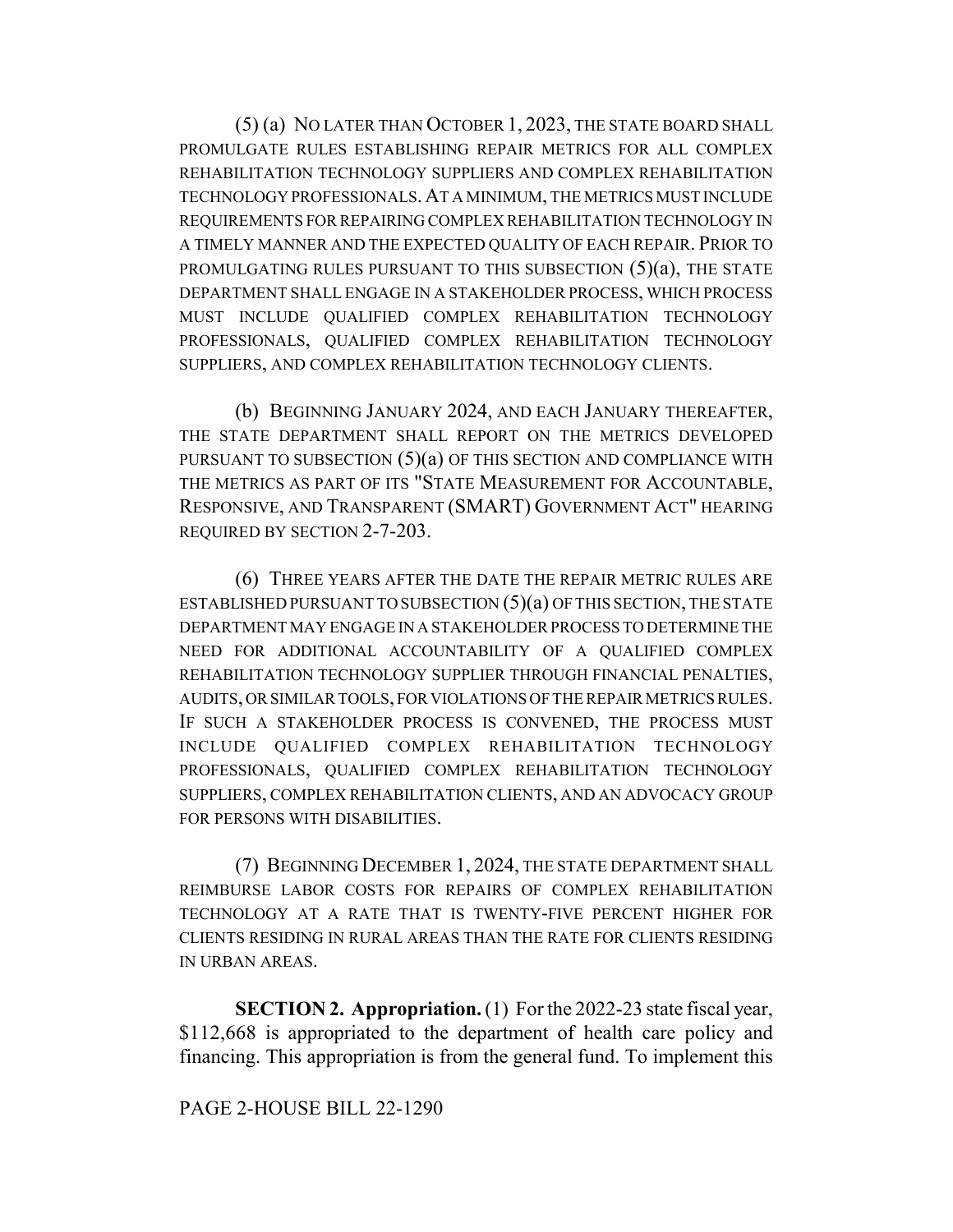act, the department may use this appropriation as follows:

(a) \$33,720 for use by the executive director's office for personal services, which amount is based on an assumption that the office will require an additional 1.0 FTE;

(b) \$3,775 for use by the executive director's office for operating expenses; and

(c) \$75,173 for medical and long-term care services for Medicaid eligible individuals, which amount is subject to the " $(M)$ " notation as defined in the annual general appropriation act for the same fiscal year.

(2) For the 2022-23 state fiscal year, the general assembly anticipates that the department of health care policy and financing will receive \$112,668 in federal funds. The appropriation in subsection (1) of this section is based on the assumption that the office will receive this amount of federal funds to be used as follows:

(a) \$33,720 for use by the executive director's office for personal services, which amount is subject to the "(I)" notation as defined in the annual general appropriation act for the same fiscal year;

(b) \$3,775 for use by the executive director's office for operating expenses, which amount is subject to the "(I)" notation as defined in the annual general appropriation act for the same fiscal year; and

(c) \$75,173 for medical and long-term care services for Medicaid eligible individuals.

**SECTION 3. Safety clause.** The general assembly hereby finds,